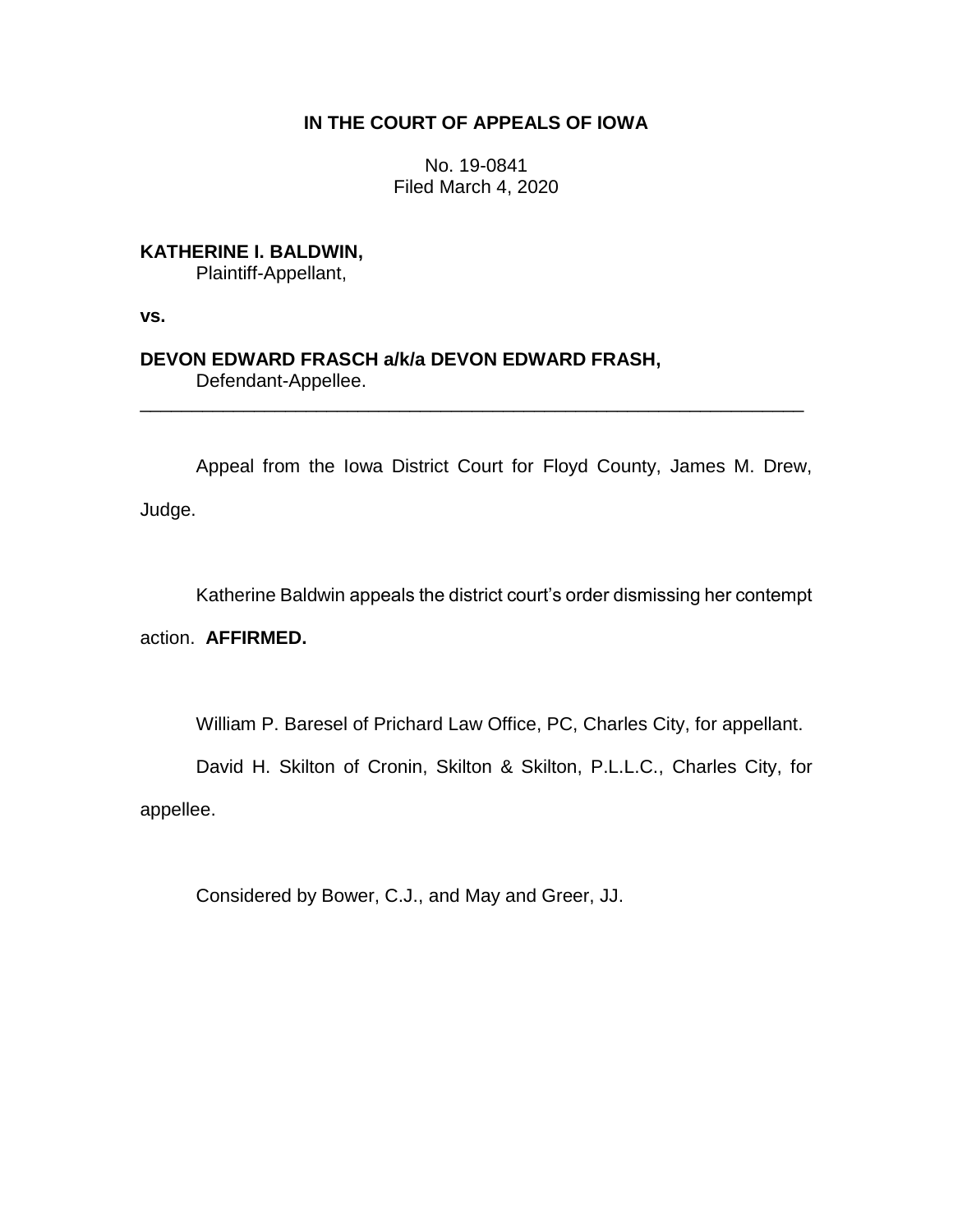## **MAY, Judge.**

 $\overline{a}$ 

This case involves a child support issue involving two parents, Katherine Baldwin and Devon Frash.<sup>1</sup> In 2000, the Child Support Recovery Unit (CSRU) of the Iowa Department of Human Services (DHS) commenced an action under Iowa Code Chapter 252C (2000) against Frash. In August 2000, the district court approved the CSRU's proposed order establishing Frash's child support obligation.

Then, in January 2001, Baldwin and Frash entered a "stipulation and agreement" (stipulation). The stipulation purported to modify Frash's child support obligation and, in addition, resolve issues such as custody, physical care, visitation, and others. In February 2001, the district court entered an order approving the stipulation.

In August 2017, Baldwin brought a contempt action alleging Frash violated the February 2001 order by failing to comply with several specific provisions of the January 2001 stipulation. The district court found the February 2001 order was void and dismissed the contempt action. Baldwin appeals.

In its thorough, detailed order, the district court noted that Frash's support obligation arose from an order entered in an administrative action under Iowa Code chapter 232C. Therefore, the court noted, under Iowa Code section 252H.1, "only the CSRU"—not private parties like Baldwin and Frash—had authority "to initiate a modification action within this particular case." Moreover, the court noted, although CRSU is a party to the administrative action, the CRSU was not given

<sup>&</sup>lt;sup>1</sup> We note appellee's last name is spelled both "Frash" and "Frasch" in the record. But we elect to use "Frash" as that spelling is used in the appellee's brief.